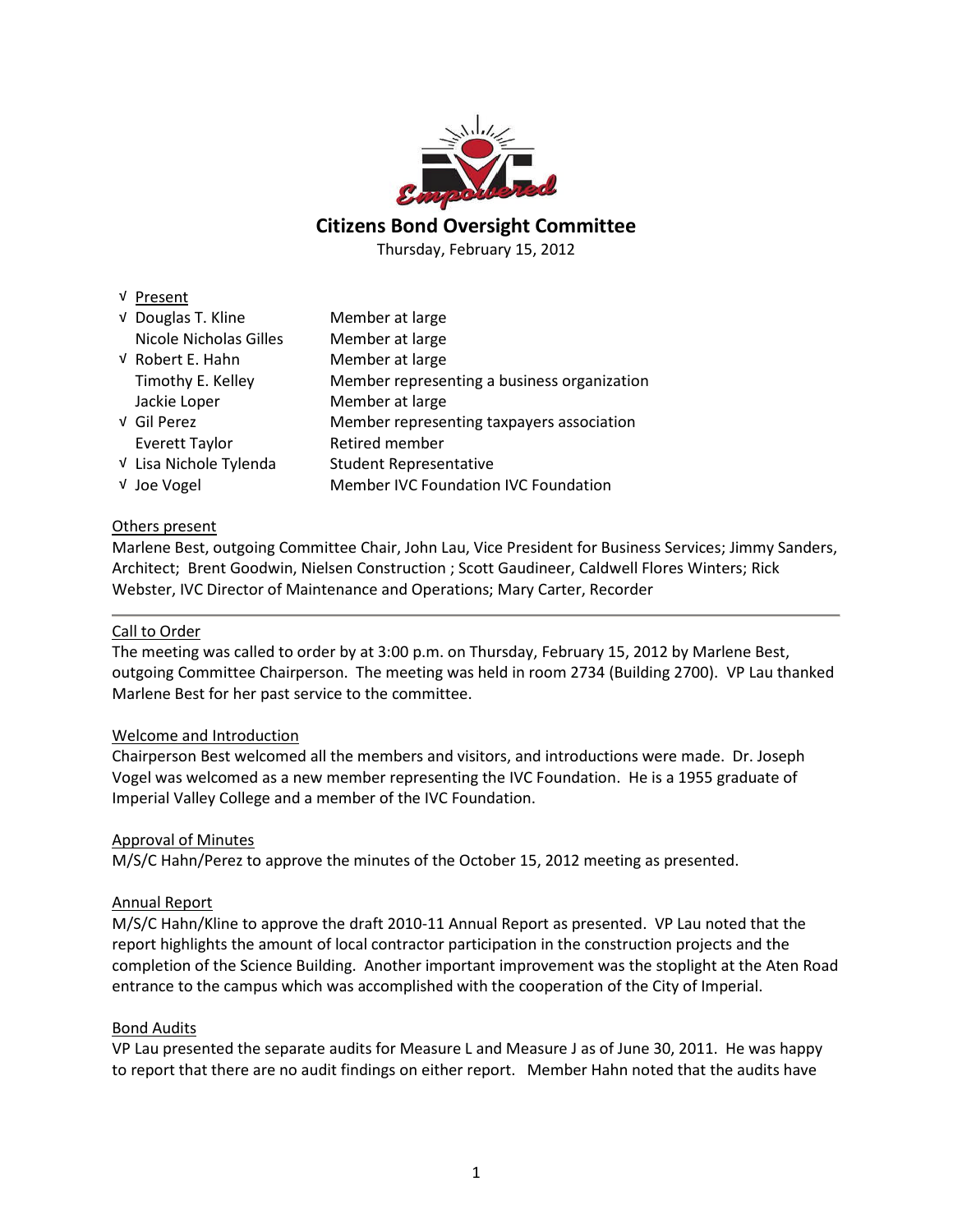been done by the same audit firm for the past few years and that it would be prudent practice to change auditors.

#### Project Update

400 Building: Jimmy Sanders, Architect reported that construction is approximately 80% complete with completion scheduled for April 2012.

Career Technical Building: A groundbreaking was held for the Career Technical Education facility in December 2011.

Contractor Outreach: Nielsen Construction hosted three very successful outreach workshops during the fall 2011 to educate and support local subcontractors with the objective of increasing their participation in upcoming construction projects. Brent Goodwin of Nielsen Construction reported that the workshops were well attended. One of the sessions was on BIM (Building Information Model) which is becoming an industry standard.

VP Lau stated that the College sets a high priority on local participation and the workshops help level the playing field for local contractors. Jimmy Sanders stated that local participation is 72% on the 400 Building, which is up from the 55% local participation on the Science Building.

Career Tech Building: Scott Gaudineer, of Caldwell, Flores, Winters reported that the lease/leaseback process will be used to construct the Career Tech Building. Nielsen Construction will build the facility for a guaranteed maximum price. The process allows for getting away for the low bid environment while ensuring that all contractors used are viable. It will be a qualifications-based process and will give the best overall value for the money.

Water Treatment Ponds: VP Lau reported that the College is facing tougher state regulations as an operator of a small water treatment plant. In the past, the College was planning on connecting to the City of Imperial water system, but that would now be a \$6 million project because of the distance involved. The College is looking into other alternatives.

Bus Transfer Terminal II: Construction has commenced on the Bus Terminal Project which is scheduled for completion in Summer 2012. The project is funded through a combination of Measure L and State Transportation Funds.

#### Expenditure Report

John Lau, Vice President for Business Services, reported that Measure J has a balance of \$22.2 million as of January 31, 2012 and Measure L has a balance of \$5.2 million. Detail reports of all expenditures are available. He reported that the College will not be able to sell additional bonds for the next four or five years due to very flat property valuations.

## New Chairperson

M/S/C Kline/Vogel to elect Bob Hahn as the chair of the committee.

Meeting adjourned at 4:20 p.m.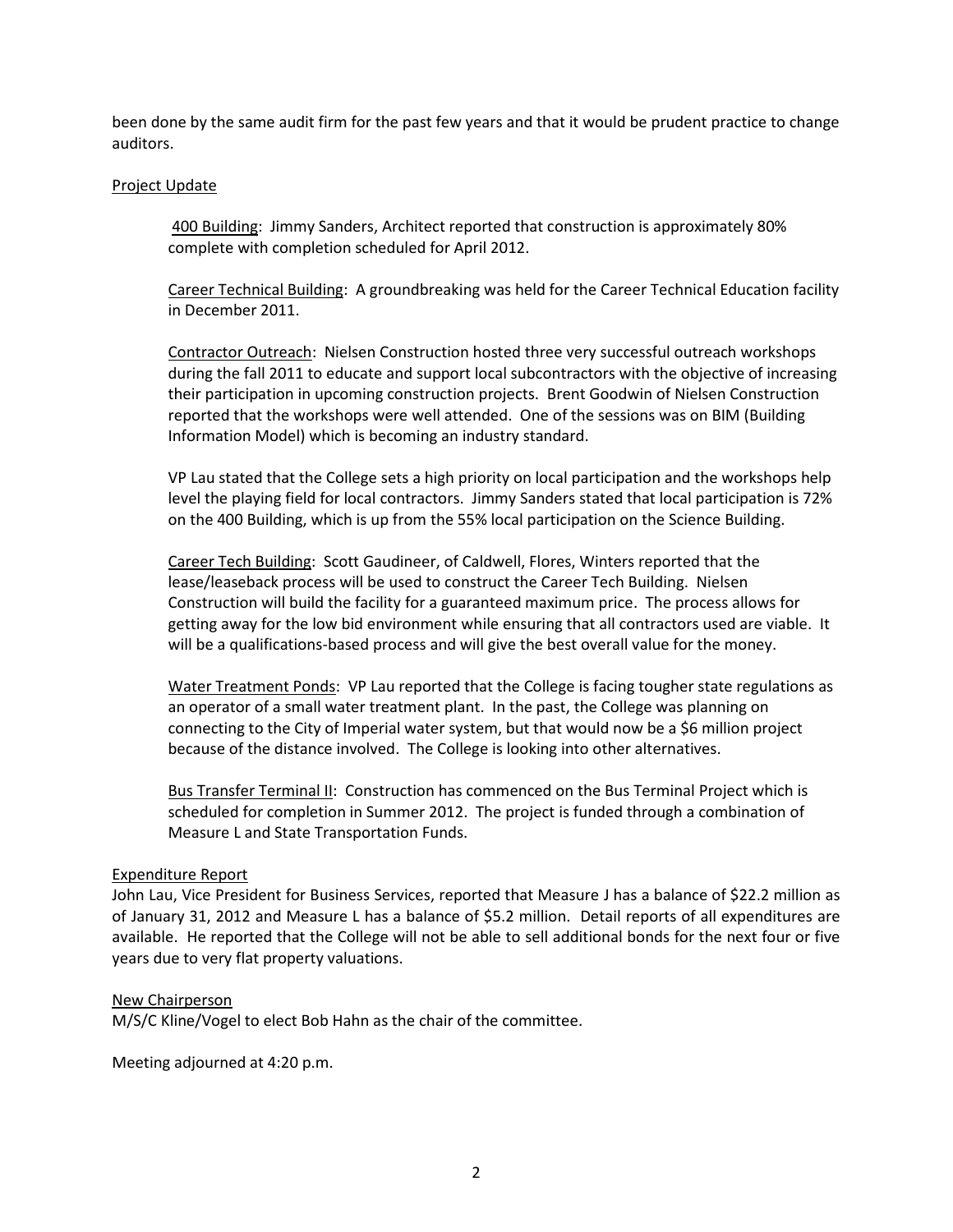#### **Bond Measure L as of January 31, 2012**

# **Bond Measure L - as of January 31, 2012**

| 2004-05    | 2005-06    | 2006-07               | 2007-08                  | 2008-09                  | 2009-10                  | 2010-11                  | 2011-12   | Total      |
|------------|------------|-----------------------|--------------------------|--------------------------|--------------------------|--------------------------|-----------|------------|
|            | 24,725,522 | 21,654,875            | 30,699,375               | 35,693,416               | 31,168,530               | 12,087,020               | 8,501,756 |            |
|            |            |                       |                          |                          |                          |                          |           |            |
| 25,235,000 |            | 13,301,443            | 11,934,374               | 8,898,698                |                          |                          |           | 59,369,515 |
|            | (610, 368) |                       | (15,970)                 |                          |                          |                          |           | (626, 338) |
|            | 43,950     |                       | 15,300                   |                          | 1,344,024                | 143,766                  | 864,812   | 2,411,852  |
| 98,531     | 580,859    | 682,888               | 942,601                  | 1,757,514                | 408,578                  | 170,431                  | 52,614    | 4,694,016  |
| 25,333,531 | 14,441     | 13,984,331            | 12,876,305               | 10,656,212               | 1,752,602                | 314,197                  | 917,426   | 65,849,046 |
|            |            |                       |                          |                          |                          |                          |           |            |
| 172.158    | 2.389.351  | 4,153,077             | 8,375,178                | 14,956,530               | 20,613,411               | 3,890,976                | 4,177,467 | 58,728,148 |
|            | 91.838     | 102.018               | 108.014                  | 112.125                  | 112,710                  | 8,485                    | 6,919     | 542,107    |
| 55,279     | (72, 218)  |                       | (600, 928)               | 112.444                  | 107,990                  |                          |           | (397, 433) |
| 380,572    | 676,118    | 684,736               | $\overline{\phantom{m}}$ | $\overline{\phantom{m}}$ | $\overline{\phantom{m}}$ | $\overline{\phantom{m}}$ |           | 1,741,426  |
| 608,009    | 3,085,088  | 4,939,831             | 7,882,264                | 15,181,098               | 20,834,111               | 3,899,461                | 4,184,386 | 60,614,249 |
|            |            | 30,699,375            | 35,693,416               | 31,168,530               | 12,087,020               | 8,501,756                | 5,234,797 | 5,234,797  |
|            |            | 24,725,522 21,654,875 |                          |                          |                          |                          |           |            |

*\*Payroll: maintenance workers - Bond projects*

*\* Cert. of Participation, Lease Rev. Bonds*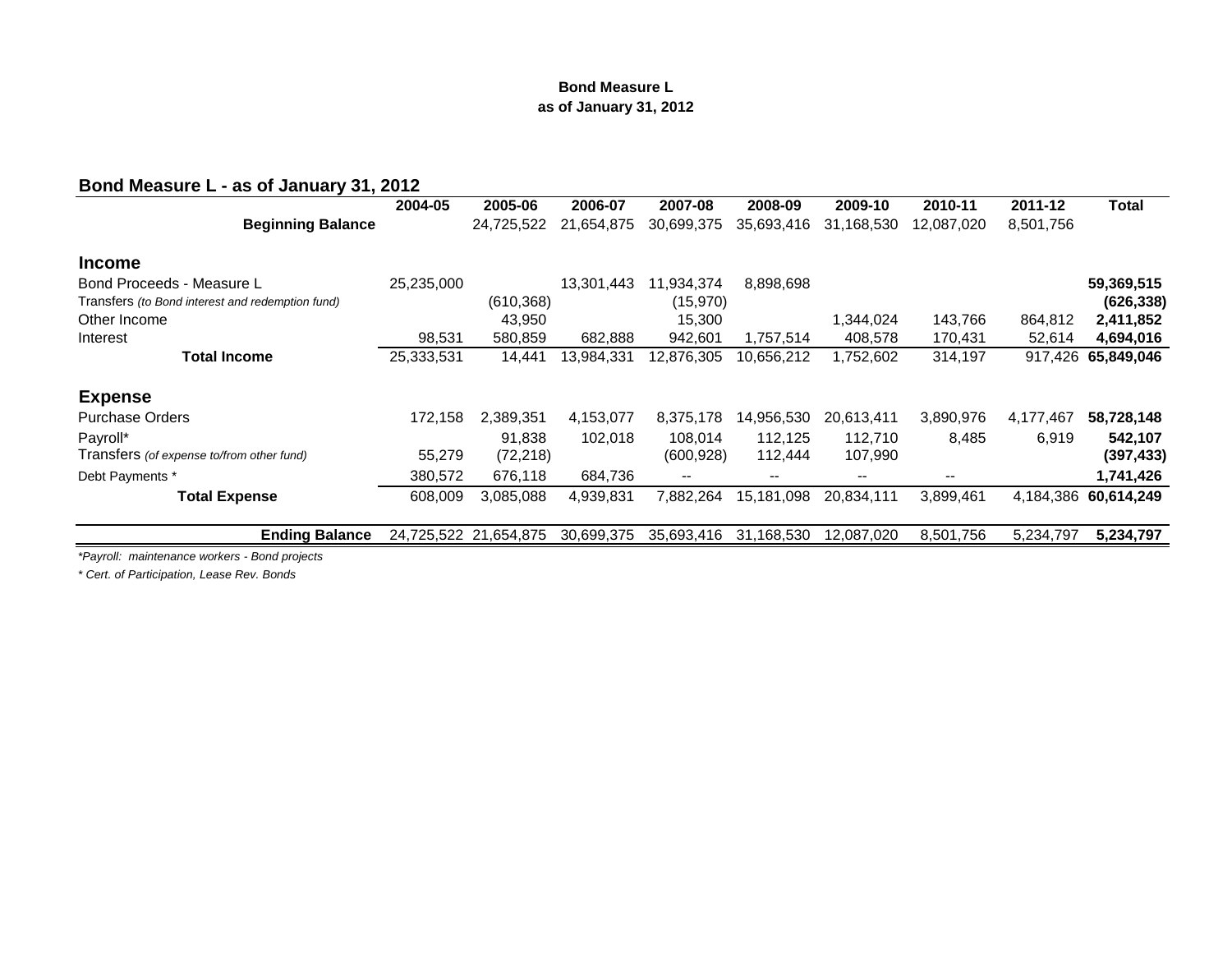|                                                       | 2004-05    | 2005-06      | 2006-07           | 2007-08      | 2008-09                    | 2009-10       | 2010-11      | $2011 - 12$  | <b>Total</b>               |
|-------------------------------------------------------|------------|--------------|-------------------|--------------|----------------------------|---------------|--------------|--------------|----------------------------|
| <b>Construction/Site Improvement</b>                  |            |              |                   |              |                            |               |              |              |                            |
| 400 Building Modernization                            |            |              |                   |              |                            |               |              | 2,749,024.20 | 2,749,024.20               |
| Bus Transit Terminal (\$1.3 million in State funding) |            |              |                   |              |                            | 1,724,994.86  | 612,470.38   |              | 2,337,465.24               |
| Hwy 111/Aten Road improvements                        |            |              |                   |              |                            |               | 1,024,033.85 | 203,526.37   | 1,227,560.22               |
| Parking Lot lights (north lot)                        |            |              |                   | 153,500.00   |                            |               |              |              | 153,500.00                 |
| Parking Lot Phase I (Sports field relocation)         |            |              | 751,572.07        |              |                            |               |              |              | 751,572.07                 |
| Parking Lot Phase II                                  |            |              | 1,412,014.00      | 1,822,806.00 |                            |               |              |              | 3,234,820.00               |
| Parking Lot Phase III                                 |            |              |                   |              |                            | 3,131,254.33  |              |              | 3,131,254.33               |
| Parking Lot Phase IV                                  |            |              |                   |              |                            | 569,043.14    | 147,265.53   | 27,514.80    | 743,823.47                 |
| <b>Relocation of Modular Buildings</b>                |            |              |                   |              |                            | 59,180.50     | 419,590.26   |              | 478,770.76                 |
| <b>Science Building Construction</b>                  |            |              |                   |              | 3,790,239.57 11,777,398.22 | 11,006,810.56 |              |              | 26,574,448.35              |
| <b>Track</b>                                          |            |              |                   | 389,637.50   |                            |               |              |              | 389,637.50                 |
|                                                       | 0.00       |              | 0.00 2,163,586.07 |              | 6,156,183.07 11,777,398.22 | 16,491,283.39 | 2,203,360.02 |              | 2,980,065.37 41,771,876.14 |
| <b>Renovation Projects</b>                            |            |              |                   |              |                            |               |              |              |                            |
| Roofing project                                       |            | 1,254,920.69 | 191,746.31        |              |                            |               |              |              | 1,446,667.00               |
| Portable building relocation                          |            | 77,397.52    | 321,073.16        |              |                            |               |              |              | 398,470.68                 |
| Pool renovation                                       |            | 247,510.95   | 50,347.48         | 23,302.86    |                            |               |              |              | 321,161.29                 |
| Remodel - Admin Bldg/Board Rm/Rm 40                   |            |              |                   |              |                            | 71,625.00     | 259,047.60   | 22,990.00    | 353,662.60                 |
| Gym floor                                             |            |              | 107,019.54        |              |                            |               |              |              | 107,019.54                 |
| Remodel - gym                                         | 29,250.83  | 30,478.63    |                   |              |                            |               |              |              | 59,729.46                  |
| Remodel - misc                                        |            | 11,838.60    |                   |              |                            | 15,732.40     |              | 5,275.00     | 32,846.00                  |
| Deferred Maintenance - college center doors           |            |              |                   |              | 25,770.00                  |               |              |              | 25,770.00                  |
| Deferred Maintenance - tennis courts                  |            |              |                   | 25,000.00    |                            |               |              |              | 25,000.00                  |
| Asbestos removal                                      |            |              |                   |              |                            |               |              | 9,500.00     |                            |
| Flooring - 2100 bldg                                  |            |              | 20,500.00         |              |                            |               |              |              | 20,500.00                  |
| Remodel - counseling                                  |            | 13,326.53    |                   |              |                            |               |              |              | 13,326.53                  |
| Sidewalks/concrete                                    | 5,172.71   | 7,020.86     | 1,637.26          |              |                            |               |              |              | 13,830.83                  |
| Auto Shop                                             | 4,500.00   |              |                   |              |                            |               |              | 4,350.00     | 8,850.00                   |
| <b>Benches</b>                                        |            | 3,281.50     |                   |              |                            |               |              |              | 3,281.50                   |
|                                                       | 38,923.54  | 1,645,775.28 | 692,323.75        | 48,302.86    | 25,770.00                  | 87,357.40     | 259,047.60   | 42,115.00    | 2,830,115.43               |
| <b>Utility upgrades</b>                               |            |              |                   |              |                            |               |              |              |                            |
| <b>Air Conditioning</b>                               | 85,083.00  | 13,752.12    |                   |              |                            |               |              |              | 98,835.12                  |
| Deferred Maintenance - Clock system                   |            |              |                   |              |                            | 14,181.00     |              |              | 14,181.00                  |
| Deferred Maintenance - HVAC Gym                       |            |              |                   | 15,282.66    |                            |               |              |              | 15,282.66                  |
| Deferred Maintenance - HVAC Library                   |            |              |                   | 35,793.25    |                            |               |              |              | 35,793.25                  |
| Deferred Maintenance - Pool Filter System             |            |              |                   |              |                            |               | 26,406.75    |              | 26,406.75                  |
| Deferred Maintenance - Water Lines                    |            |              |                   |              |                            | 1,437.82      |              |              | 1,437.82                   |
| Deferred Maintenance - Water Treatment Plant          |            |              |                   | 21,942.68    |                            | 40,675.00     |              |              | 62,617.68                  |
| Electrical - IID                                      |            |              |                   |              | 271,202.33                 | 69,443.70     |              |              | 340,646.03                 |
| <b>Electrical repairs</b>                             | 101,445.18 | 34,174.15    | 84,809.93         |              | 269,483.00                 |               | 3,947.62     |              | 493,859.88                 |
| Fire Alarm System                                     |            |              |                   |              | 118,132.55                 |               |              |              | 118,132.55                 |
| Lighting - Gym                                        |            |              |                   |              |                            |               | 25,443.45    |              | 25,443.45                  |
| Sewer Lift Station                                    |            |              |                   |              | 314,609.02                 | 97,390.98     |              |              | 412,000.00                 |
| Water system                                          |            |              |                   |              | 7,042.96                   |               | 14,371.31    |              | 21,414.27                  |
|                                                       | 186,528.18 | 47,926.27    | 84,809.93         | 73,018.59    | 980,469.86                 | 223,128.50    | 70,169.13    | 0.00         | 1,666,050.46               |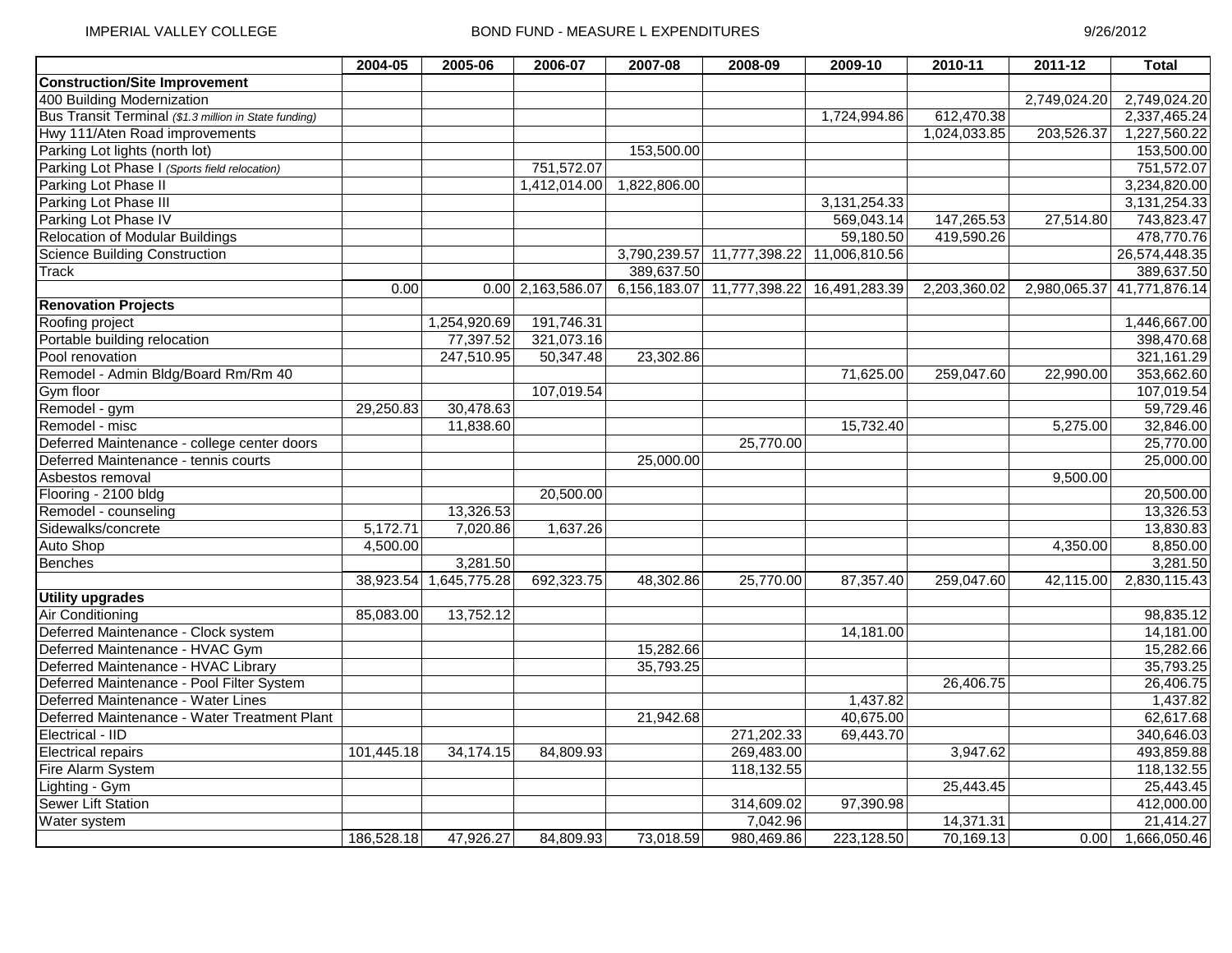|                                                           | 2004-05    | 2005-06      | 2006-07      | $2007 - 08$   | 2008-09                                                                       | 2009-10       | 2010-11      | $2011 - 12$  | <b>Total</b>               |
|-----------------------------------------------------------|------------|--------------|--------------|---------------|-------------------------------------------------------------------------------|---------------|--------------|--------------|----------------------------|
|                                                           |            |              |              |               |                                                                               |               |              |              |                            |
| Equipment/rental/leases/supplies                          |            |              |              |               |                                                                               |               |              |              |                            |
| Furniture/Equip/Supplies - Science Building               |            | 126,239.71   | 40,299.94    |               |                                                                               | 1,104,315.64  | 110,665.23   | 1,419.00     | 1,382,939.52               |
| Furniture/AV Equip - Board Rm/Admin Bldg                  |            |              |              |               |                                                                               | 43,967.95     | 51,345.01    | 6,529.00     | 101,841.96                 |
| Furniture - Info Tech                                     |            |              |              |               |                                                                               |               | 22,372.42    | 12,504.45    | 34,876.87                  |
| Equipment (parking pass machines 09-10)                   |            |              |              |               |                                                                               | 52,672.82     |              | 9,595.43     | 62,268.25                  |
| Supplies                                                  | 326.04     | 21,026.82    | 3,925.36     | 796.50        |                                                                               | 17,111.20     |              |              | 43,185.92                  |
| Equipment rental                                          |            |              | 9,965.77     |               |                                                                               |               | 64,444.14    | 11,708.34    | 86,118.25                  |
| Portable building leases/ramp rental                      |            | 7,025.76     | 52,742.12    | 3,977.80      |                                                                               |               |              |              | 63,745.68                  |
|                                                           | 326.04     | 154,292.29   | 106,933.19   | 4,774.30      | 0.00                                                                          | 1,218,067.61  | 248,826.80   | 41,756.22    | 1,774,976.45               |
| <b>Other Outgo</b>                                        |            |              |              |               |                                                                               |               |              |              |                            |
| Escrow account required by Imperial County (road project) |            |              |              |               |                                                                               |               | 250,000.00   |              | 250,000.00                 |
| Debt payments - Lease Revenue Bonds                       | 291,550.46 | 293,927.87   | 290,597.17   |               |                                                                               |               |              |              | 876,075.50                 |
| Debt payments - Cert. of Participation                    | 89,021.60  | 382,190.09   | 394,138.99   |               |                                                                               |               |              |              | 865,350.68                 |
|                                                           | 380,572.06 | 676,117.96   | 684,736.16   | 0.00          | 0.00                                                                          | 0.00          | 250,000.00   | 0.00         | 1,991,426.18               |
| <b>Services</b>                                           |            |              |              |               |                                                                               |               |              |              |                            |
| Architect                                                 |            | 452,420.72   | 904,886.35   | 681,382.33    | 378,713.17                                                                    | 908,704.28    | 349,893.36   | 345,178.89   | 4,021,179.10               |
| <b>Construction Management</b>                            |            |              |              | 753,814.88    | 1,173,099.20                                                                  | 1,219,442.86  | 189,518.35   | 624,233.00   | 3,960,108.29               |
| Inspection                                                |            | 1,500.00     | 7,200.00     | 93,825.00     | 430,183.85                                                                    | 277,200.00    | 30,907.50    | 76,350.00    | 917,166.35                 |
| Testing/Surveying/Engineering                             |            | 5,000.00     | 15,758.88    | 39,744.84     | 92,348.79                                                                     | 56,810.07     | 25,785.00    | 39,808.42    | 275,256.00                 |
| Division of the State Architect                           |            |              | 136,900.00   |               |                                                                               | 11,500.00     | 50,278.06    | 17,800.00    | 216,478.06                 |
| Consulting (facility planning, traffic survey)            |            | 4,140.00     | 34,706.08    | 7,930.50      | 20,850.00                                                                     | 73,321.00     | 197,556.43   | 8,140.00     | 346,644.01                 |
| Security (for construction site)                          |            |              |              |               | 59,684.26                                                                     | 34,583.49     | 0.00         |              | 94,267.75                  |
| <b>LEED Commissioning (Science Building)</b>              |            |              |              |               | 5,935.00                                                                      | 57,415.00     | 3,150.00     |              | 66,500.00                  |
| Movers (Science Building/chemicals/haz mat)               |            |              |              |               |                                                                               | 55,051.26     | 6,317.27     |              | 61,368.53                  |
| Construction Insurance (Science Building)                 |            |              |              | 22,488.00     | 3,373.00                                                                      | 2,504.00      |              |              | 28,365.00                  |
| Legal ads                                                 | 1,659.47   | 1,577.78     | 2,673.05     | 5,230.30      | 8,704.30                                                                      | 5,032.00      | 6,166.58     | 2,020.40     | 33,063.88                  |
| Audit (paid by District in some fiscal years)             |            | 4,500.00     | 3,300.00     |               |                                                                               |               |              |              | 7,800.00                   |
|                                                           | 1,659.47   | 469,138.50   | 1,105,424.36 | 1,604,415.85  | 2,172,891.57                                                                  | 2,701,563.96  | 859,572.55   | 1,113,530.71 | 8,914,666.26               |
| <b>Total Pos</b>                                          | 608,009.29 | 2,993,250.30 | 4,837,813.46 | 7,886,694.67  | 14,956,529.65                                                                 | 20,721,400.86 | 3,890,976.10 | 4,177,467.30 | 55,894,674.33              |
| Transfer (2007-08 expense - posting error)                |            |              |              | (112, 444.15) | 112,444.15                                                                    |               |              |              | 0.00                       |
| Salaries and Benefits (maintenance workers)               | 0.00       | 91,837.69    | 102,017.54   | 108,014.01    | 112,124.64                                                                    | 112,710.22    | 8,484.67     | 6,918.57     | 535,188.77                 |
| <b>Total Expenditures</b>                                 |            |              |              |               | 608,009.29 3,085,087.99 4,939,831.00 7,882,264.53 15,181,098.44 20,834,111.08 |               | 3,899,460.77 |              | 4,184,385.87 59,484,299.69 |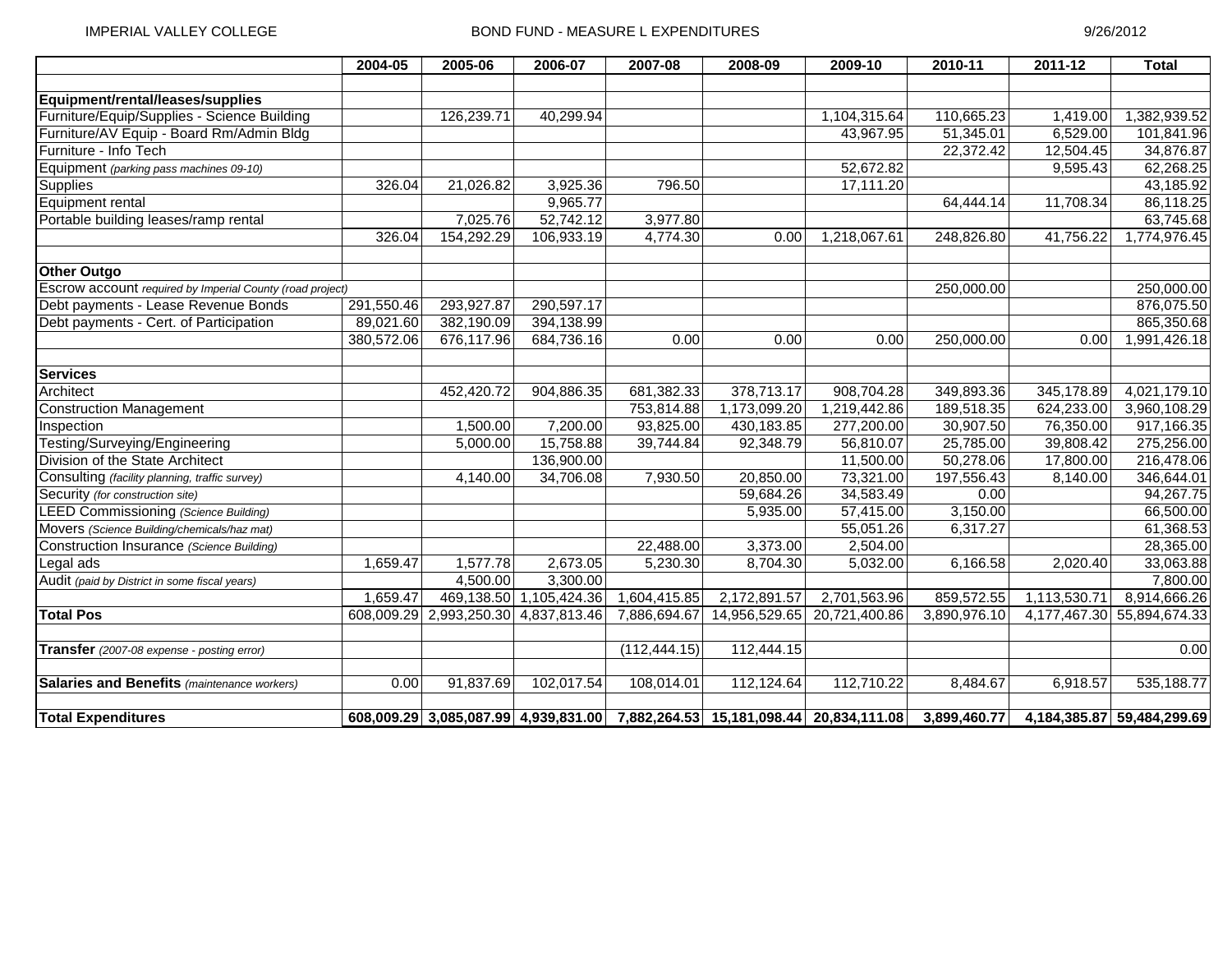# **Bond Measure L as of January 31, 2012**

| <b>Bond Measure J - Fund 081</b> | 2010-11    | 2011-12               | Total      |
|----------------------------------|------------|-----------------------|------------|
| <b>Beginning Balance</b>         |            | 23,282,173            |            |
| <b>Income</b>                    |            |                       |            |
| Bond Proceeds - Measure J        | 23,406,468 |                       | 23,406,468 |
| Interest                         |            | 144.404               | 144.404    |
|                                  |            |                       |            |
| <b>Total Income</b>              | 23,406,468 | 144.404               | 23.550.873 |
| <b>Expense</b>                   |            |                       |            |
| <b>Purchase Orders</b>           | 124.295    | 1.212.540             | 1,336,835  |
|                                  |            |                       |            |
| <b>Total Expense</b>             | 124.295    | 1.212.540             | 1,336,835  |
|                                  |            |                       |            |
| <b>Ending Balance</b>            |            | 23,282,173 22,214,037 | 22.214.037 |